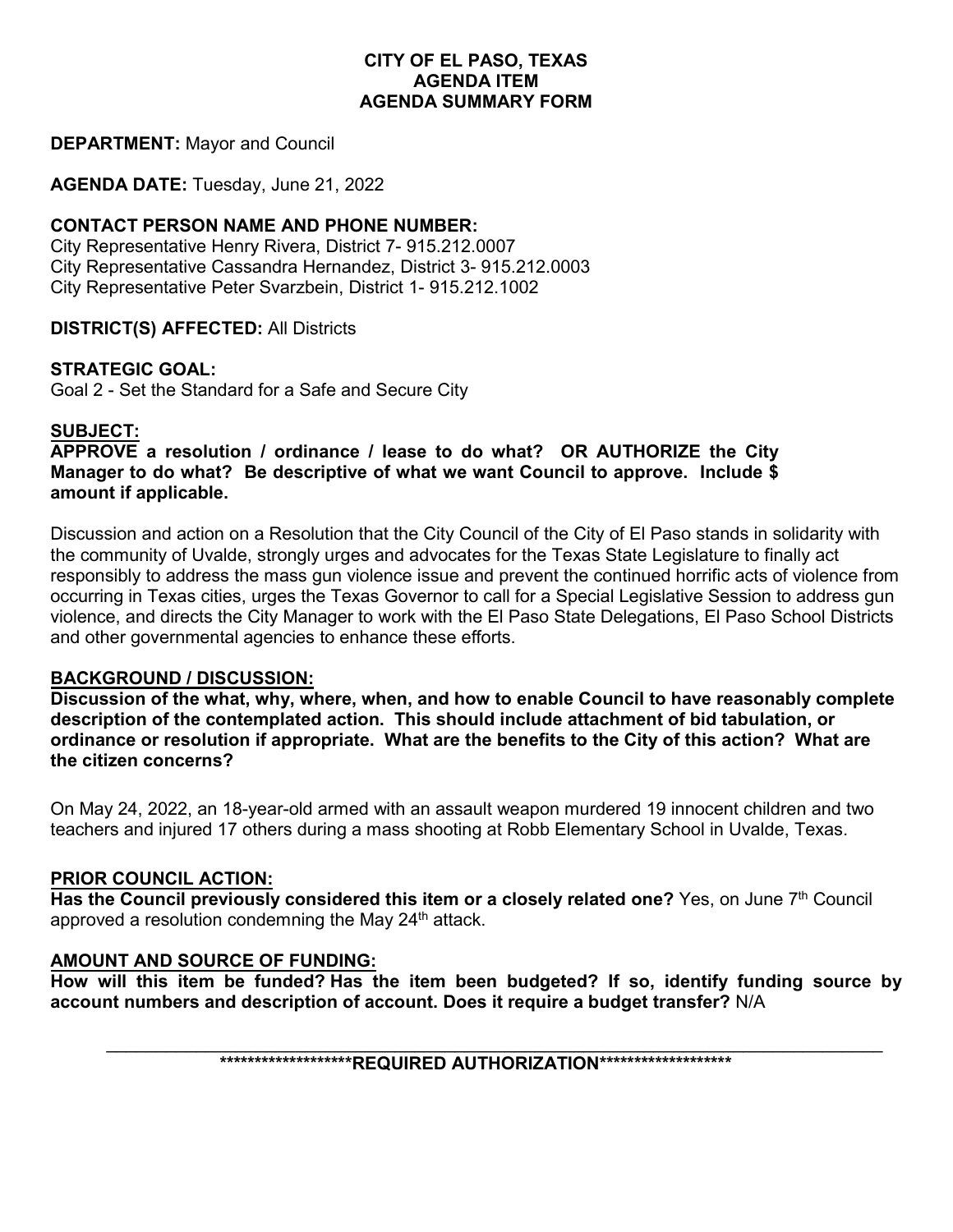## **RESOLUTION**

**CITY CLERK DEPT** 2022 JUN 16 AM11:09

WHEREAS, on August 3, 2019, the community of El Paso and the community of Juarez, faced a horrific tragedy that shocked the city, state, nation and the world when a lone shooter walked into a Walmart store and shot 46 people, killing 23 and injuring 23; and,

**WHEREAS, after this terroristic act of violence against our community, the Texas Legislature** recognized the need to take action on mass violence prevention to prevent future tragedies from happening in Texas and established Mass Violence & Community Safety Committees in both the House and the Senate to address the issue of mass violence caused by mass shootings; and,

WHEREAS, before the first committee could even meet and within the same month of the El Paso mass violence attack, another horrifying act of mass violence occurred on August 31 in the Midland Odessa community, where one shooter killed seven people and wounded 25; and,

WHEREAS, on October 21, 2019 the Texas State Senate, convened a Senate Committee Hearing on Mass Violence & Community Safety in El Paso to address the issue of mass violence and heard from experts in their respective fields providing valuable information related to the ability to establish realistic risk indicators to help identify potential threats; how to make existing laws more effective and efficient; new legislation that will allow counties to add protocols on how to enforce protective orders that require the surrender of firearms; and the use and role of mental health professionals in identifying risk; and,

WHEREAS, before the House Committee could convene and before the year even ended, another senseless act of gun violence towards a Texas Community happened on December 29, 2019 in White Settlement where one shooter killed two people in a church; and,

**WHEREAS**, on January 9, 2020, the House Committee on Mass Violence & Community Safety also held a hearing in El Paso, once again hearing from experts on identifying ways in which future tragic events that happened in El Paso, could be prevented; and,

**WHEREAS**, despite the Committee hearings on the prevention of mass violence and promises by State leaders to protect Texas communities from mass shootings, only two bills were passed during the 2021 Legislative Session and no significant common-sense laws to address gun violence prevention were passed; and,

WHEREAS, on May 24, 2022, the deadliest school shooting to occur in Texas and the third deadliest in the nation, occurred in Uvalde where 19 children and two teachers were killed in Robb Elementary School and once again, shocked the city, state, nation and the world.

WHEREAS, on June 1, 2022, after the mass shooting in Uvalde, Governor Abbott called on the Speaker and the Lieutenant Governor to each convene a special legislative committee to review what steps previous legislatures have enacted, what resources the State has made available to local school districts, and make recommendations to the Legislature and the Executive Branch so that meaningful action can be made on, among other things, the following topics to prevent future school shootings; and,

WHEREAS, although making schools safer is the Governor's primary focus of these special legislative committees since during the Governor's tenure two mass shootings at schools have occurred resulting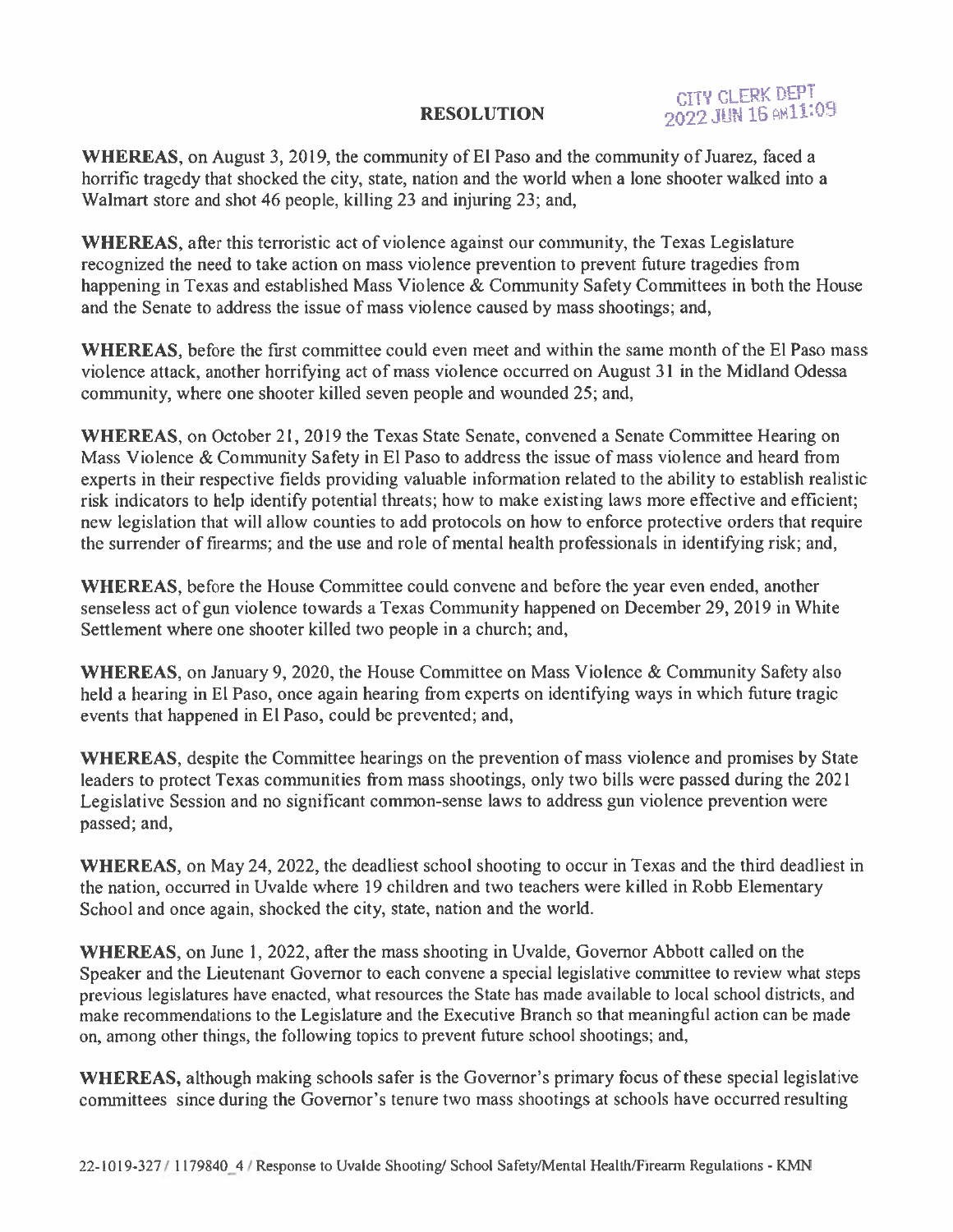in 31 deaths and 30 injured, there should be a much broader focus on mass shootings since from the time the Governor assumed office, mass shootings have occurred in places other than school grounds, such as the 2016 Dallas mass shooting that killed five officers and injured 11 others; the 2017 Sutherland Springs shooting that killed 26 and injured 20, the August 2019 El Paso shooting that killed 23 and injured 24, and the August 2019 Odessa Midland shooting that killed 7 people and injured 25; and,

WHEREAS, these special legislative committees are similar to the special legislative committees established in 2019 after the El Paso mass shooting incident, where although hours of testimony was taken from the public and subject matter experts, when the Legislature met in the 2021 regular legislative session, no meaningful legislation was passed; and,

**WHEREAS, the Governor must call a Special Session because the past has shown that convening** special committees does not lead to meaningful legislation and the Governor must broaden the focus to include meaningful gun legislation that will protect people not only on school grounds, but everywhere;

# NOW THEREFORE, BE IT RESOLVED THAT THE CITY COUNCIL OF THE CITY OF EL PASO:

That the City having gone through a mass shooting event sends its thoughts and prayers to the community of Uvalde and stands in solidarity and strength with the City and people of Uvalde and prays that although lives were shattered on May 24, and the community shocked, saddened and stunned, that the fabric of their community will not be torn.

That through the El Paso community's resiliency and strong sense of community and strength of community the City was able to endure the horrific event of August 3, 2019 and continue to stand strong despite the senseless attack of violence, and now stands ready to assist the community of Uvalde.

That the State Legislature must finally act responsibly to prevent the unimaginable pain caused by a senseless act of gun violence so that no other Texas community should have to endure such suffering.

That although the prevention of continued mass violence in our Texas communities is a complicated, complex issue with no simple answer, the Legislature must act to address the issue and prevent the continued horrific acts of violence from occurring in other Texas cities.

That the City strongly urges and advocates for the legislature to adopt extreme risk protection laws that allow family members or law enforcement to petition the court to temporarily remove firearms from an individual experiencing crisis; provides funding for community-based violence intervention programs; and adopts measures to protect women against gun violence from domestic abusers.

That the City strongly urges and advocates for the strengthening of existing legislation to provide stronger ways to more efficiently, effectively and consistently enforce existing laws or whether new legislation is needed along with new resources, are questions that must be answered and legislative action taken this session.

That the Governor call a Special Legislative Session to address gun violence in general, not just on school grounds.